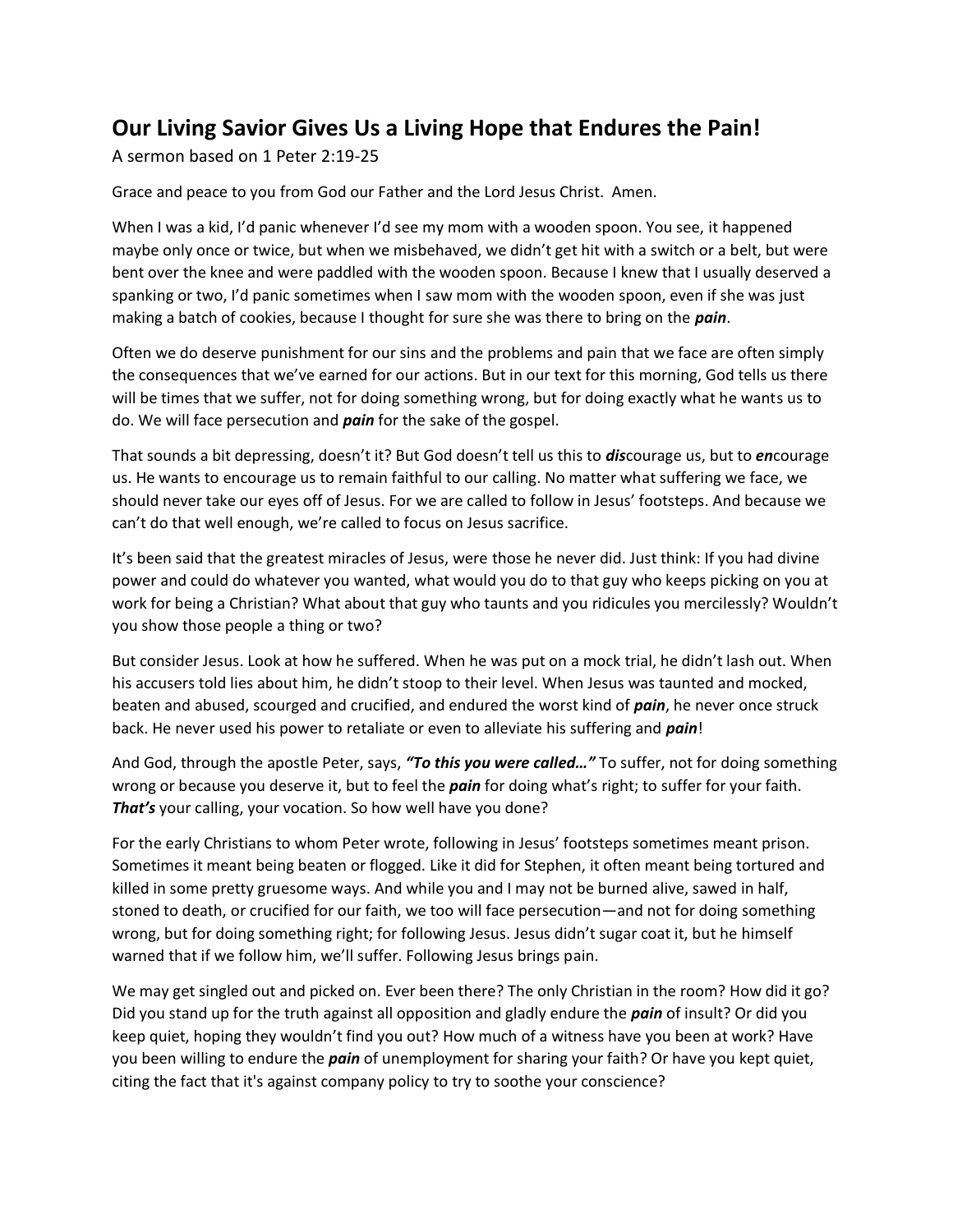Or, when you do stand up for the truth and take the *pain* that comes, do you accept it as Jesus did without sin? Have you ever threatened to take revenge on your persecutor? Or at least day-dreamed about it? Or have you ever had a quick comeback to answer insult with insult to put that person in their place? Have you always suffered gladly, entrusting yourself to God and his care? Have you always had loving thoughts about your persecutor? Jesus did. And it's *his* example that we're called to follow.

The snow fell the previous night, and it was so thick it gave everyone a welcome break. School was cancelled, people called in sick. And dad took off from work to play with his son in the snow. They went outside and as the man walked he saw his four year old trailing close behind trying to step in the big footprints he left behind. But after jumping, to match dad's stride, he finally said, "Daddy, your footprints are too big!" and he gave up the game.

Jesus is our example as he leads the way. *"To this you were called, because Christ suffered for you,*  leaving you an example, that you should follow in his steps." But the problem is that his footprints are too big. His stride is too long. And we can't keep up. We don't endure suffering and *pain* as he did—as he demands we do. And our failure is sin. For denying and betraying our Savior, we deserve to be denied by him and betrayed by him. For running away from him when the going got tough and we might have to face *pain*, we deserve to have him to run away from us. And for abandoning him when we got scared, we deserve to have him abandon us to the *eternal pain* of hell.

But thank God we don't get what we deserve. And thank God that we don't have to follow in Jesus footprints to get to heaven. For Jesus isn't just an *example*, but far more importantly, Jesus is our *Savior*. And we're called, not just to follow in his footsteps and endure the pain it brings, but even more to focus on his sacrifice and enjoy the peace it brings…

When we rightly feel ashamed for the times we haven't followed Jesus' example, God calls us to focus, not on our failures, but on Jesus' perfect sacrifice for us. For his footsteps are pretty big! His stride is huge! He took those giant steps down from heaven to become a human, just like us. And he took those giant steps to the cross to endure *its pain*. And he did it all to rescue us, though we love to wander...

One of parents' frustrations of shopping with small children is the challenge of keeping track of all of them. Maybe you've had it happen where when you were looking for an item on your shopping list, they would spot some cartoon character on a cereal box or some superhero on some fruit snacks and they would dart after what they saw, usually in opposite directions.

And that's exactly how we act with our Savior. Some sin catches our eye, some path looks more appealing than what Jesus has to offer (especially the *pain* he promises) and we wander away from him. With every sinful rebellion, we dart away. We're like sheep, going astray—sheep who love to wander. And he has every right to leave us be, to let us wander away, and to let us become separated from him and lost, not just in Sam's Club or Walmart, but to an eternity of *pain*.

But he doesn't let that happen. Instead he chased after us, like a father frantically searching for his son in the store, like a shepherd searching for his lost sheep. And he stopped at nothing to bring us back to him. He endured the worst kind of *pain*. *"He himself bore our sins in his body on the tree… by his wounds you have been healed. For you were like sheep going astray, but now you have returned to the Shepherd and Overseer of your souls."*